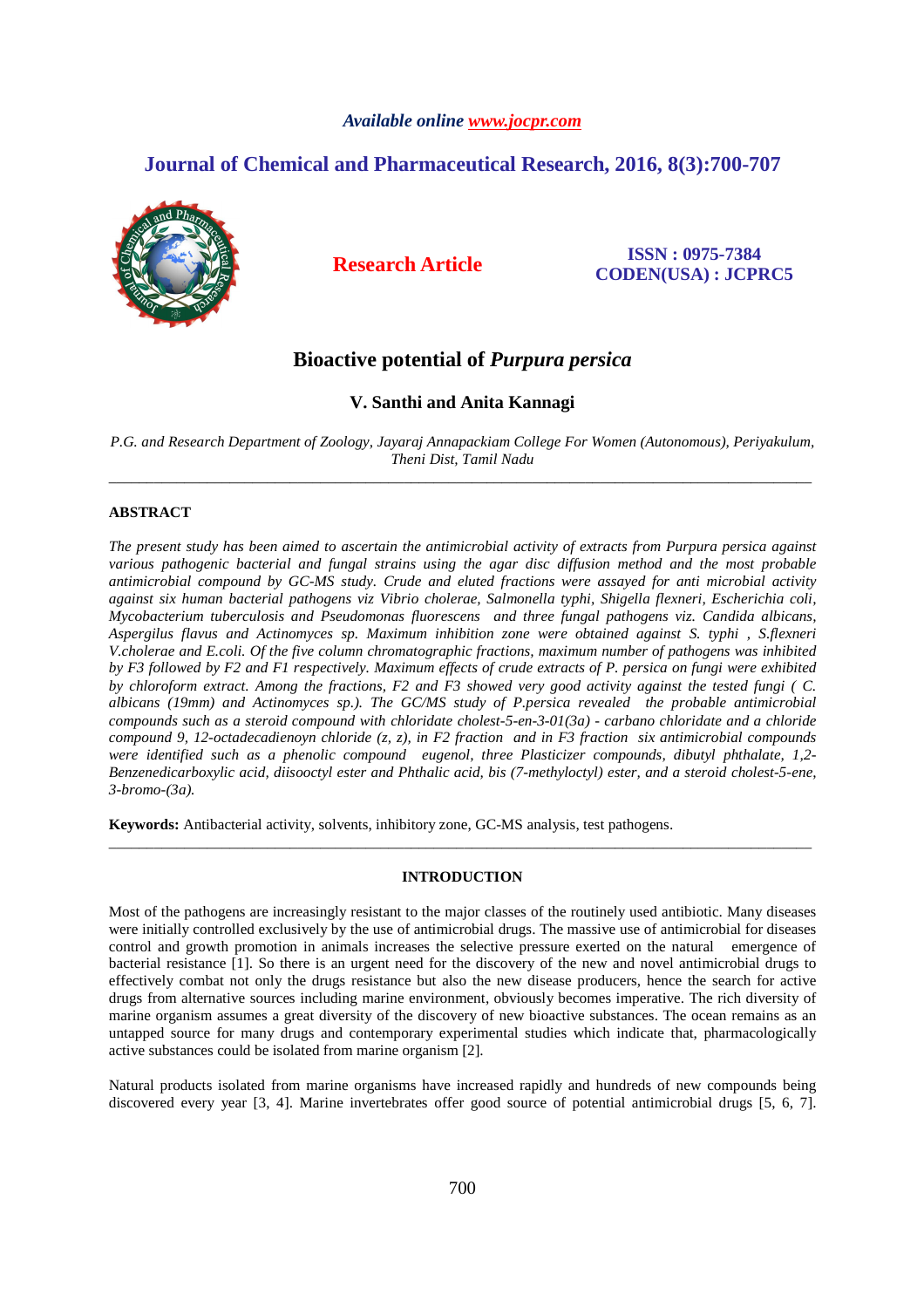Studies on antimicrobial mechanisms and compounds of marine invertebrates may provide valuable information for new antibiotic discoveries and give new insights into bioactive compounds in molluscs.

\_\_\_\_\_\_\_\_\_\_\_\_\_\_\_\_\_\_\_\_\_\_\_\_\_\_\_\_\_\_\_\_\_\_\_\_\_\_\_\_\_\_\_\_\_\_\_\_\_\_\_\_\_\_\_\_\_\_\_\_\_\_\_\_\_\_\_\_\_\_\_\_\_\_\_\_\_\_

Among the invertebrates, the molluscs are very good source for biomedical important products [8]. Many classes of molluscs with bioactive compounds like antitumour, antileukemic, antibacterial, cytotoxic, anti inflammatory and antiviral properties have been reported [9, 10]. These reports suggest that molluscs are the rich source for discovering novel lead compounds for the possible development of new types of antibiotics for pharmaceutical use. Keeping the importance of gastropods in terms of bioactive compounds with antibacterial properties, the present study has been undertaken to determine the antibacterial activity of extracts from *P.persica* against various human pathogenic microorganisms.

## **EXPERIMENTAL SECTION**

#### **Collection and Preparation of Samples**

The mollusc *P.persica* was collected from intertidal rocky shore of harbour area of Gulf of Mannar, near by Theraspuram Tuticorin, situated in the south east coast of India, between April 2015 and December 2015. The collected samples were rinsed with sterile sea water to remove the associated debris and salt. Test animals were first carefully removed from their shells. The flesh was cut into small pieces and air-dried. The air-dried flesh was immersed in 100% A.R. Grade ethyl acetate, chloroform and methanol for 10 days at room temperature. The extract from the solvents was filtered by using Whatman no.1 filter paper and evaporated to dryness in rotary evaporator and the dried extract was stored at 0°C for further use.

### **Microbial strains used**

Antimicrobial activity of tissue extracts were determined against 6 different bacterial pathogens, viz., *Shigella flexneri*, *Vibrio cholerae*, *Salmonella typhi, Mycobacterium tuberculosis, Pseudomonas fluorescens and Escherichia coli* and three fungal stains viz., *Candida albicans, Aspergilus flavus* and *Actinomyces* sp.

### **Antibacterial susceptibility assay**

In vitro anti bacterial activity was assayed by the disc diffusion method [11]. A known amount of crude whole body gastropod extract was dissolved in 0.6ml of solvent (methanol) and applied to 6mm sterile disc. In the same way for control 0.6 ml of methanol was soaked in sterile disc. Both the discs were allowed to dry at room temperature. Pathogenic bacterial strains were inoculated in sterile broth and incubated at 37°C for 24 hrs. In vitro antifungal activity was determined using the techniques of Kelman *et al.,* 2001. Pathogenic fungal strains were inoculated in potato dextrose agar medium and incubated at 48 hrs. Pathogens were swabbed on the surface of sterile petri dishes in 20ml of solidified nutrient agar. The control and the experimental discs were placed in the sterile solidified nutrient agar petri plates to assess the effect of solvent and extracts on pathogens. These agar plates were incubated at 37°C for 24 hrs for antibacterial activity and 48hrs for fungal was measured accordingly based on the inhibition zone around the disc impregnated with gastropod extract. Antimicrobial activity was expressed in diameter zone of inhibition which was measured with the outer side of the disc to inner side of the inhibition zone. Each active extract was tested thrice for confirmation of activity.

Crude extract was fractionated and elusions were made with ethyl acetate (F1), ethyl acetate: chloroform (1:1) (F2), chloroform (F3), ethyl acetate: methanol (1:1) (F4) and methanol (F5). Eluted fractions were assayed for anti microbial activity following the above mentioned disc diffusion method.

### **Identification of compounds**

The most potent crude extract of the test animal was subjected to GC-MS study which was carried out on a GC Clarus 500 Perkin Elmer system for the identification of probable antimicrobial different compounds.

### **RESULTS AND DISCUSSION**

#### **Antibacterial activity of extracts from** *P. persica*

The crude ethyl acetate extract of *P. persica* the range of activity varied from 2mm (*P. florescens and S. flexneri*) to 6mm (*S. typhi*) (Fig. 1), in crude chloroform extract from 2mm (*M. tuberculae*) to 7mm (*S. typhi* ) (Fig.2) and in methanol extract from 2mm ( *P. fluorescens* &*M. tuberculae*) to 7mm (*S. typhi*) (Fig. 3). Of the five columns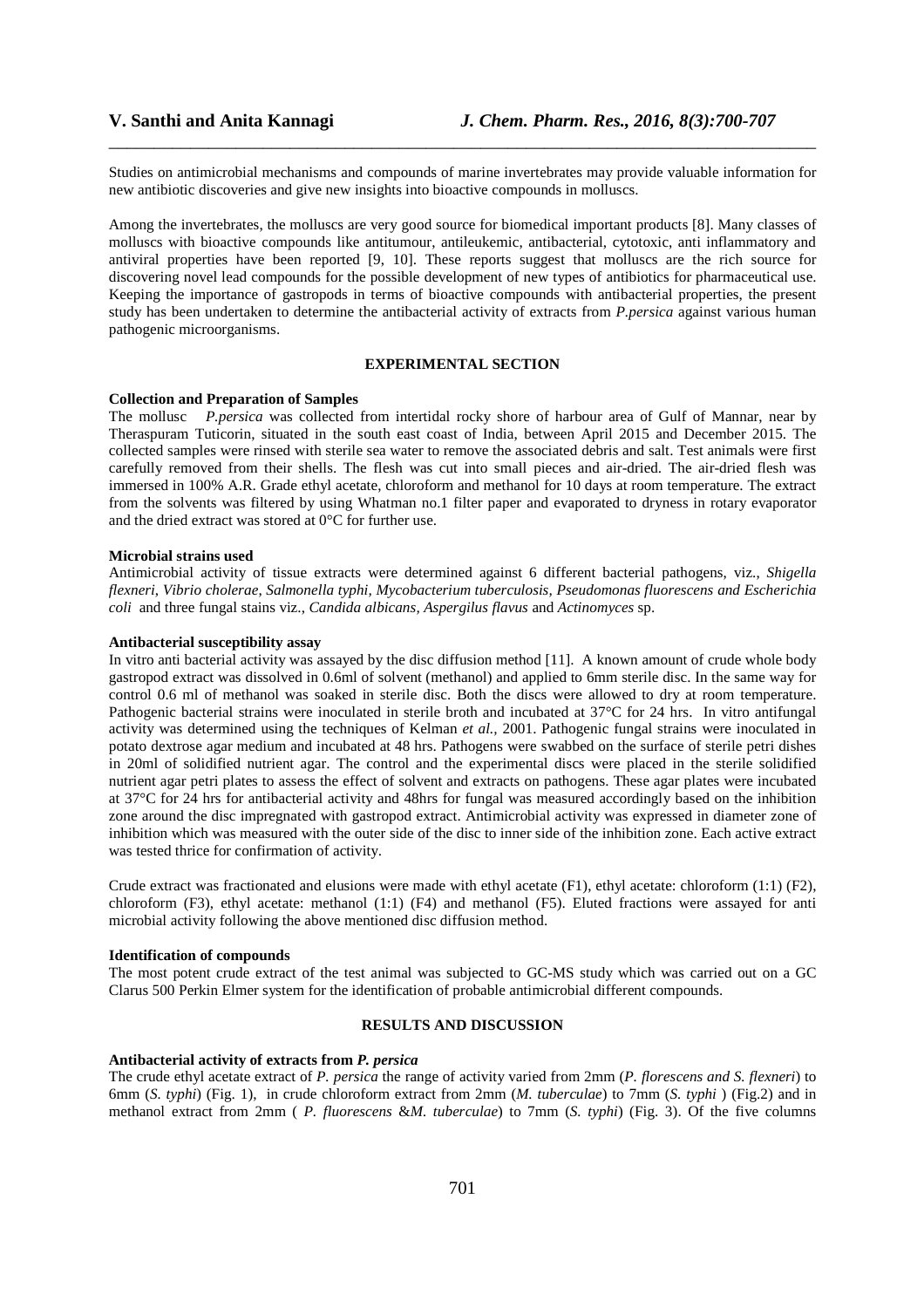chromatographic fractions, maximum numbers of pathogens were inhibited by F3 fractions followed by F1 and F2 (Fig.6, 4 &5).

\_\_\_\_\_\_\_\_\_\_\_\_\_\_\_\_\_\_\_\_\_\_\_\_\_\_\_\_\_\_\_\_\_\_\_\_\_\_\_\_\_\_\_\_\_\_\_\_\_\_\_\_\_\_\_\_\_\_\_\_\_\_\_\_\_\_\_\_\_\_\_\_\_\_\_\_\_\_

The highest activity of F3 fraction was exhibited against *V. cholerae* (19mm) and the least against *M. tuberculae and S. flexneri* (2mm) (Fig.6). F1 fraction showed maximum activity against S. typhi (17mm) (Fig. 4) and in F2 fraction the highest was against *V. cholerae* (11mm) (Fig.5). In concern with *P. persica's* extract the most sensitive pathogens were *V. cholerae, S. typhi* and *E. coli.*Santhana Ramasamy and Murugan experimentally analyzed the methanolic extract of *C.virgineus* and *C.ramosus* and they also observed the broad spectrum antibacterial activity of body tissue extract [12]. Highest activity was observed against *Klebsiella pneumoniae* and *Staphylococcus epidermis* by the extract of acetone and against *Salmonella paratyphi* by the extract of chloroform column purified whole body extract of the winged Oyster *Pteria chinensis* were reported by Chellaram [13].

Apart from methanol extract in the present investigation chloroform fraction of *P.persica,* inhibited *S.flexeri, S.typhi and V.cholerae* . Similar result was reported by Chellaram [13] in chloroform extract of *Pterai chinensis* which inhibited eight fish pathogens. Anbuselvi [14] found that acetone column purified fractions of *Trochus tentorium* shown highest antibacterial activity. *T*he present study with test animal *P.persica* corroborates the earlier findings of suppressing the activity of *S.typhi*. In the present investigation higher degree of inhibition was confined to F3, F1 andF2 fractions of *P.persica* indicating the substances involved in producing the antibacterial effect could be a medium polar compound, *Cypraea erronus* was reported to have antibacterial activity at the non polar end of the step gradient by the column-purified fractions [15]. Difference in antibacterial activity found with prosobranchs extracts may depend on extracting capacity of the solvents and the compounds extracted [16]. Many antimicrobial screening studies have shown that Gram-negative bacteria are more sensitive than Gram- positive bacteria [17].

## **Antifungal activity of extracts from** *P. persica*

Antifungal activity of *P.persica* were presented in Figures (9 -16). Crude ethyl acetate extract of *P.persica´s* inhibitory range varied in between 3mm (*C. albicans*) and (*A.flavus*) 5mm, in chloroform extract 5mm ( A*ctinomyces* sp.) to 8mm ( *C. albicans*) and in methanol extract 4mm (*A.flavus*) to 7mm (A*ctinomyces* sp.) (Fig.7,8 & 9). Among the silica gel fractions, maximum activity was observed in fraction F2 and F3. Maximum inhibition zone was obtained against *C. albicans* (19mm) and minimum against A*ctinomyces* sp. (17mm) in fraction F2 (Fig 11). It also showed higher degree of inhibition zone against *A.flavus* (18mm), Fractions F3 also shown inhibition zone against *C. albicans* (Fig 12). As a result, potential antifungal activity was found in *P.persica's extract* against all the tested fungal pathogens. When F2 fraction was subjected to GC-MS analysis a steroid compound with chloridate cholest-5-en-3-01(3a) - carbano chloridate with maximum percentage of 72.31 % and a chloride compound 9, 12-octadecadienoyn chloride (z, z), were identified as antimicrobial compounds (Fig.17 &18) ( Table 1). F3 fraction (Fig. 19 - 22) (Table 2) of *P.persica* only six antimicrobial compounds were identified such as a phenolic compound eugenol, three Plasticizer compounds, dibutyl phthalate, 1,2-Benzenedicarboxylic acid, diisooctyl ester and Phthalic acid, bis (7-methyloctyl) ester, and a steroid cholest-5-ene, 3-bromo-(3a)-(Table 5). Among the antimicrobial compounds present, 79.95 % was the 1, 2-Benzenedicarboxylic acid, diisooctyl ester. Several marine natural products showed significant antifungal activity; Callipeltins J and K, MIC at 1  $\mu$ m [18]; the triterpene glycoside holothurin B, MIC at  $1.56\mu\text{g/ml}$  [19]; the macrolids neopeltolide MIC at 0.62  $\mu\text{g/ml}$  [20]; and pseudoceratins A&B, MIC at6.5-8.0 µg/disc [21]. A polypeptide type AMP (Antimicrobial peptide) isolated from the Chilean scallop *Argopecten purpuratus*, showed antifungal activity against F*. oxysporum* and *Saprolegnia parasitica* [22].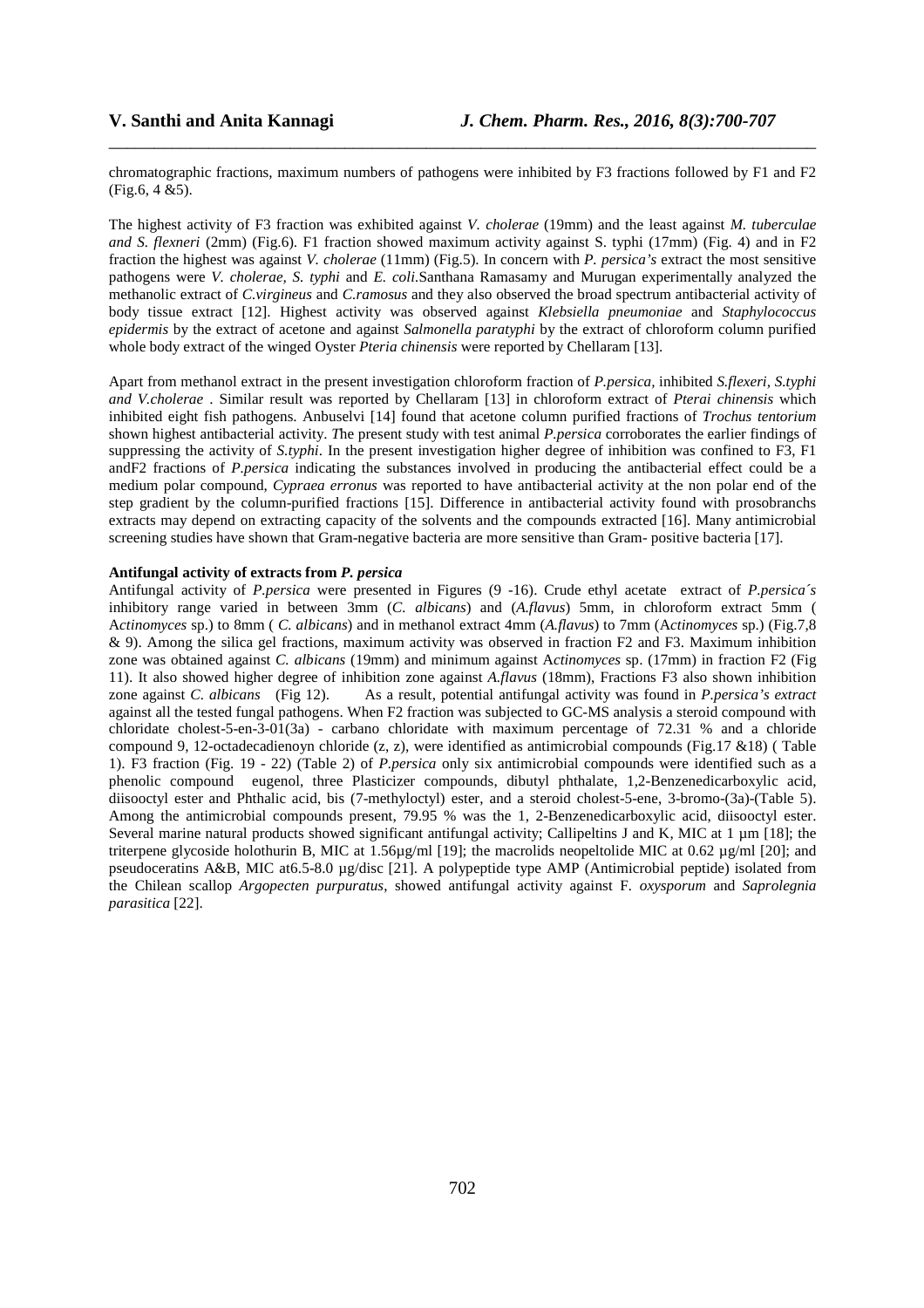**Fig. 1 Antibacterial activity of crude Ethyl acetate** Fig. 2 Antibacterial activity of crude Chloroform extract of *P.persica* against pathogens extract of *P.persica* against pathogens



**extract of** *P.persica* **against pathogens** 





**Fig. 7 F4 Fig.8 F5** 



**extract of** *P.persica* **against pathogens extract of** *P.persica* **against pathogens** 

\_\_\_\_\_\_\_\_\_\_\_\_\_\_\_\_\_\_\_\_\_\_\_\_\_\_\_\_\_\_\_\_\_\_\_\_\_\_\_\_\_\_\_\_\_\_\_\_\_\_\_\_\_\_\_\_\_\_\_\_\_\_\_\_\_\_\_\_\_\_\_\_\_\_\_\_\_\_



**Fig. 3 Antibacterial activity of crude methanol Fig. 4 Antibacterial activity of various fractions extract of** *P. persica* **against pathogens <b>F1 Fig. 4 Antibacterial activity of various fractions** 





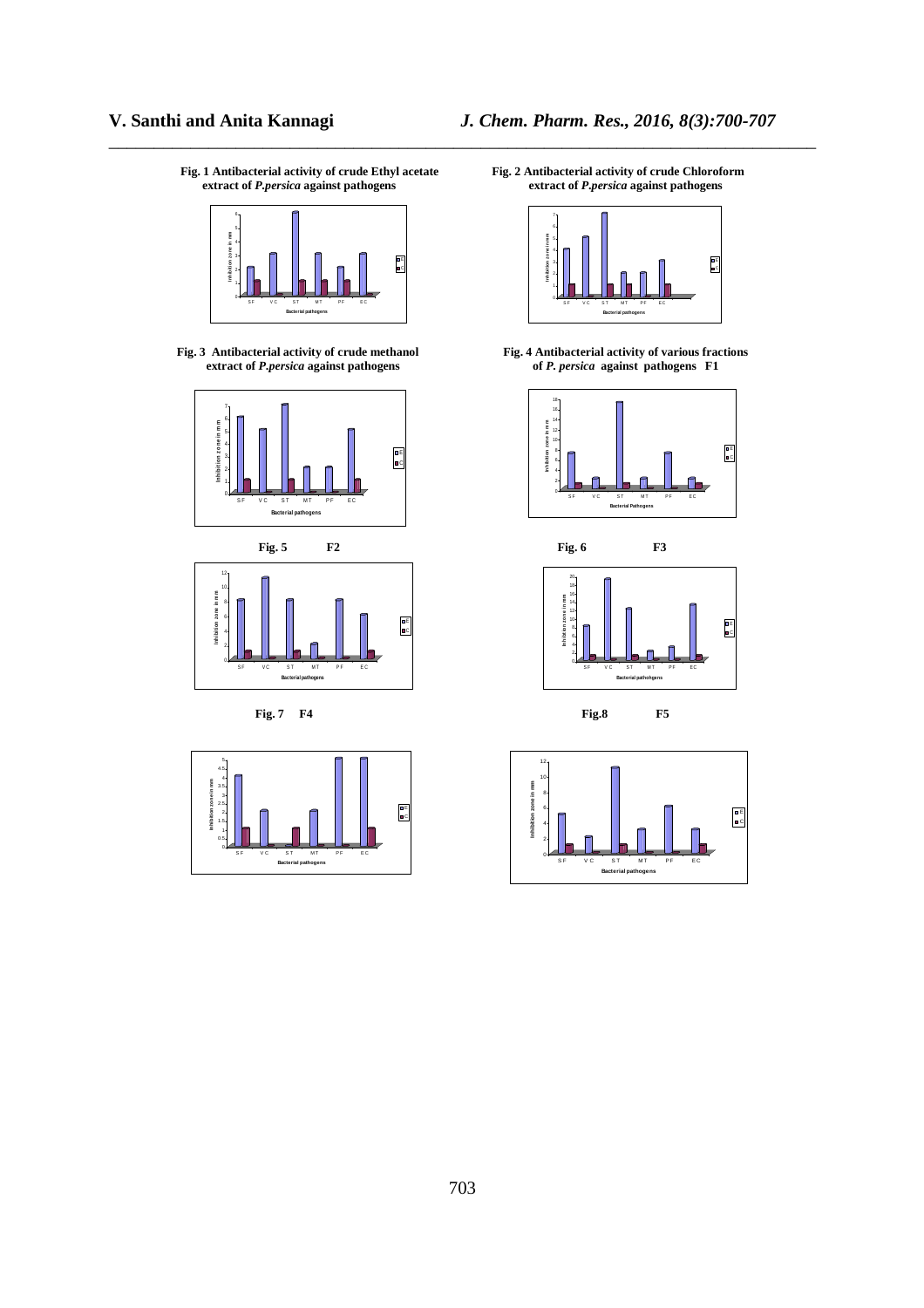**Fig. 9 Antifungal activity of crude Ethyl acetate Fig. 10 Antifungal activity of P. persica of** 

\_\_\_\_\_\_\_\_\_\_\_\_\_\_\_\_\_\_\_\_\_\_\_\_\_\_\_\_\_\_\_\_\_\_\_\_\_\_\_\_\_\_\_\_\_\_\_\_\_\_\_\_\_\_\_\_\_\_\_\_\_\_\_\_\_\_\_\_\_\_\_\_\_\_\_\_\_\_



**Fig. 11 Antifungal activity of crude** methanol<br>*Eig. 12 Antifungal activity of Column*<br>*Fig. 12 Antifungal activity of Column***<br><b>***Fig. 12 Antifungal activity of Column* 









**V. Santhi and Anita Kannagi** *J. Chem. Pharm. Res., 2016, 8(3):700-707* 

**extract of P. persica** crude Chloroform extract **crude** Chloroform extract



 **extract of** *P. persica* **fractionated extract of** *P.persica* **F1** 





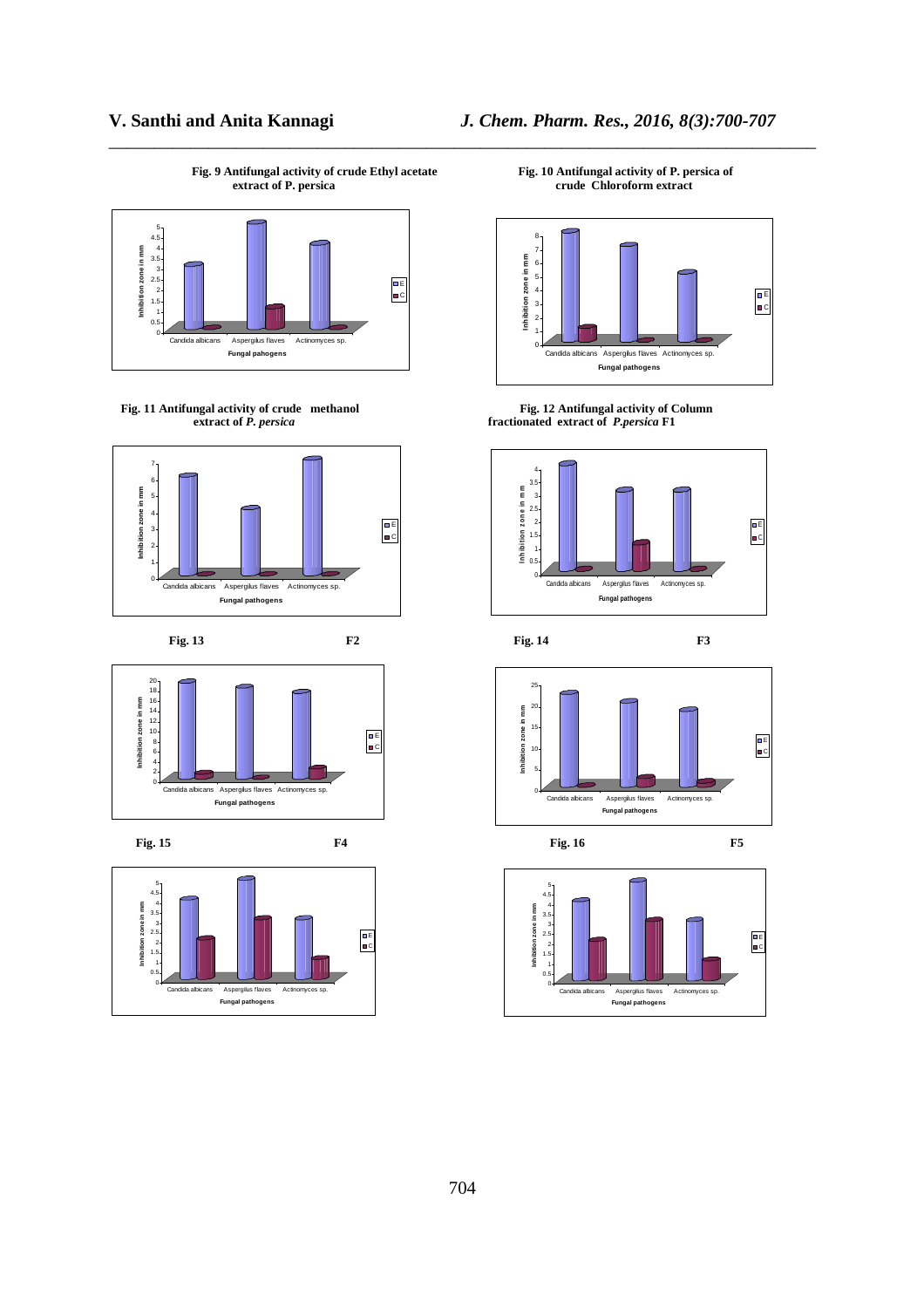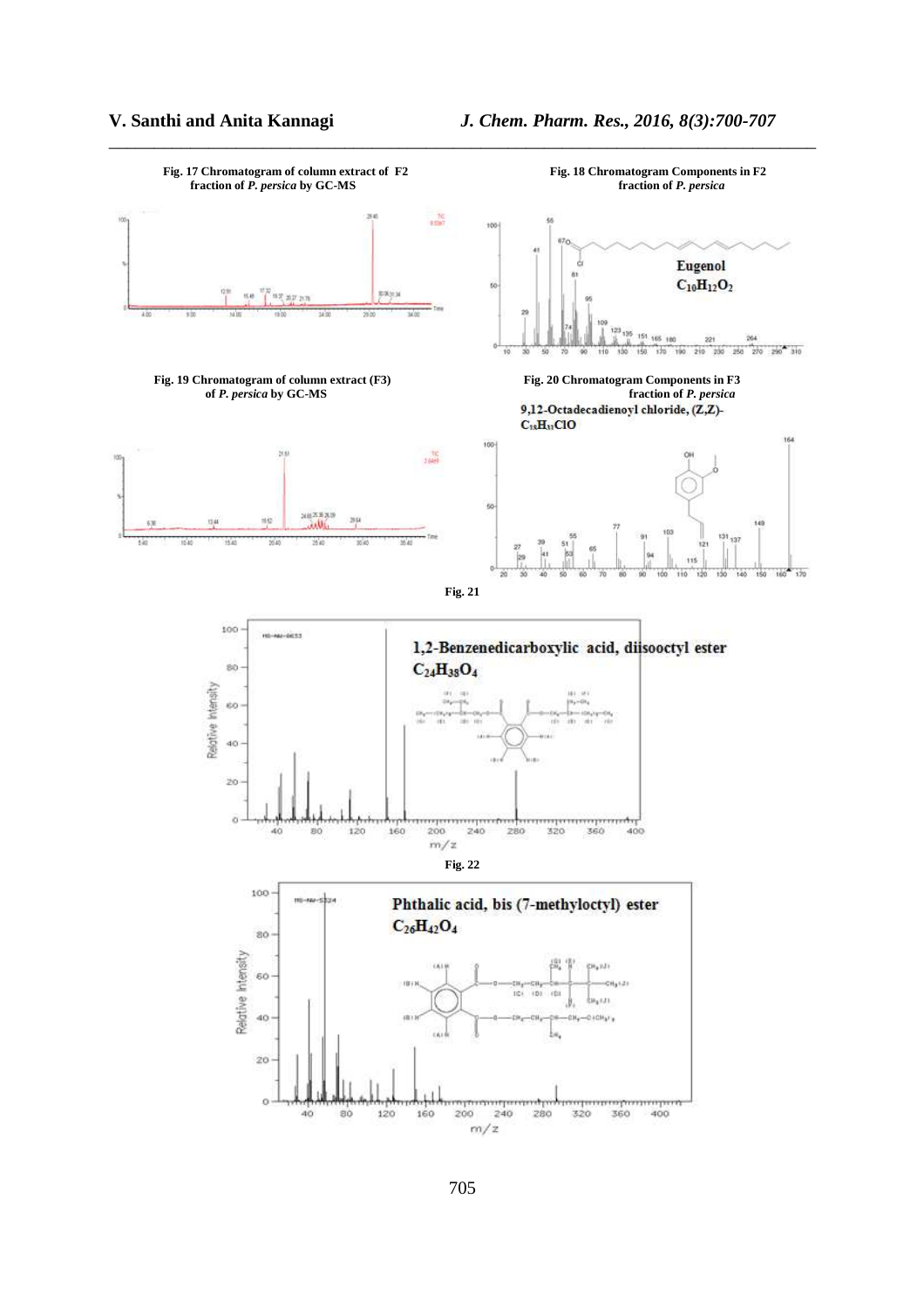**Table 1 Showing various activities of identified compounds by GC-MS in test animal** *P.persica*

\_\_\_\_\_\_\_\_\_\_\_\_\_\_\_\_\_\_\_\_\_\_\_\_\_\_\_\_\_\_\_\_\_\_\_\_\_\_\_\_\_\_\_\_\_\_\_\_\_\_\_\_\_\_\_\_\_\_\_\_\_\_\_\_\_\_\_\_\_\_\_\_\_\_\_\_\_\_

| oersica |  |
|---------|--|
|         |  |

#### *P.persica* **ethyl acetate: chloroform (1:1) (F2)**

| S.<br>No. | RT    | Name of the compound                                           | Peak<br>Area % | <b>Nature</b><br>of<br>compound | *Activity                                                                                                                             |
|-----------|-------|----------------------------------------------------------------|----------------|---------------------------------|---------------------------------------------------------------------------------------------------------------------------------------|
|           | 17.90 | 9,12-Octadecadienoyl chloride,<br>$(Z,Z)$ -                    | 2.34           | Chloride<br>compound            | Antimicrobial                                                                                                                         |
|           | 20.17 | 9,12,15-Octadecatrienoic<br>acid.<br>methyl ester, $(Z,Z,Z)$ - | 1.52           | Linoleic<br>acid<br>ester       | Cancer preventive, Antihistaminic, 5-<br>Anti-inflammatory,<br>Alpha reductase inhibitor, Antiarthritic, Anticoronary,<br>Insectifuge |
|           | 29.40 | Cholest-5-en-3-ol<br>$(3a)$ -,<br>carbonochloridate            | 72.31          | Steroid                         | Antimicrobial, Antiasthma, Anti-inflammatory                                                                                          |

|  | ۱ |  |
|--|---|--|
|  |   |  |

chloroform (F3)

| S.<br>No. | RT    | Name of the compound                              | Peak<br>Area % | Compound<br><b>Nature</b> | *Activity                                                                                                                    |
|-----------|-------|---------------------------------------------------|----------------|---------------------------|------------------------------------------------------------------------------------------------------------------------------|
|           | 6.38  | Eugenol                                           | 1.35           | Phenolic<br>compound      | Analgesic, Antibacterial, Anticonvulsant,<br>Anti-inflammatory, Antipyretic, Antisalmonella,<br>Antistaphylococc, Antiseptic |
|           | 13.44 | Dibutyl phthalate                                 | 1.40           | Plasticizer<br>compound   | Antimicrobial, Antifouling                                                                                                   |
|           | 21.51 | 1,2-Benzenedicarboxylic acid,<br>diisooctyl ester | 79.95          | Plasticizer<br>compound   | Antimicrobial, Antifouling                                                                                                   |
|           | 25.36 | Phthalic acid, bis(7-methyloctyl)<br>ester        | 9.70           | Plasticizer<br>compound   | Antimicrobial, Antifouling                                                                                                   |

## **CONCLUSION**

In the present study the activity of the *P. persica* was found to be high from its broad spectral activity which is considered to be a promising source of antifungal source, will definitely expected to be a potential producer of new antibiotics. Extraction of this biologically active compound from marine resources will certainly be helpful in protecting and treating various fungal diseases in human beings.

#### **Acknowledgements**

The authors are grateful to the Jayaraj Annapackiam College, Periyakulam for the facilities and support and acknowledge UGC, Hyderabad for the financial assistance.

#### **REFERENCES**

[1] R.Riguera,. J. Mar. **1997,** *Biotechnol*., 5: 187-193.

[2] M.H, Baslow, A Study of toxins and other biological active substances as marine origin. In Marine Pharmacology, The Williams and Wilkins Co., Baltimore. Maryland, **1969**, pp: 286.

[3] D.J, Faulkner, *Nat. Prod. Rep*., **2002,** 19:1-48.

[4] P. Proksch and W.E.G.Muller, *Horizon Bioscience*, **2006**, Norfolk, UK.

[5]A.Bansemir, M.Blume,S.Schroder, V.Lindequist, *Aquaculture*, **2006,** 252: 79-84.

[6] A.M.S. Mayer, A.D.Rodriguez, R.G.Berlinck and M.T.Hamann, *Biochem. Physist. Toxicol. Pharmacol*., **2007**, 145: 553-581.

[7]S.S.Jayaraj, R.Thiagarajan, M.Arumugam and P..Mullainadhan, *Fish shell fish Immunology* **2008**, 24: 715-725.

[8] A.S. Shenoy, *Sea Food Exp. J.,* **1998**, 20:21-25.

[9] J.L. Balcazar, I.D. Blas, I. Ruiz ZarZuela, D.Cunningham, D. Ventrell and J.L. Muzquiz, *Vet.microbiol*., **2006**, 114: 173-186.

[10] J.W. Blunt, B.R.Copp, M.H.G.Munro, P.T. Nothcote, M.R. Prinsep,. *Nat. Prod.Rep*., **2006**, 23: 26-78.

[11] A.W. Bauer, W.M.M. Kirby, J.C. Sherris and M.Turck,. *Am.J. Clin. Patol*., 1**996**,45:493-496.

[12] M. Santhana Ramasamy, and A.Murugan, *J.Shell Fish Res*., **2005**, 24(1):243-252.

[13] C. Chellaram, K.Mary Elizabeth Gnanambal and J.K. Patterson Edward, *Indian Journal of marine sciences*, **2004**, 33 (4): 369-372.

[14] S. Anbuselvi, C. Chellaram., S. Jonesh and J. K. P. Edward, **2009**, *J. Med. Sci*., 9 (5): 240-244.

[15] P.T Anand and J.K.P. Edward, **2002***, Indian J.Mar.Sci.,* 25:239-242.